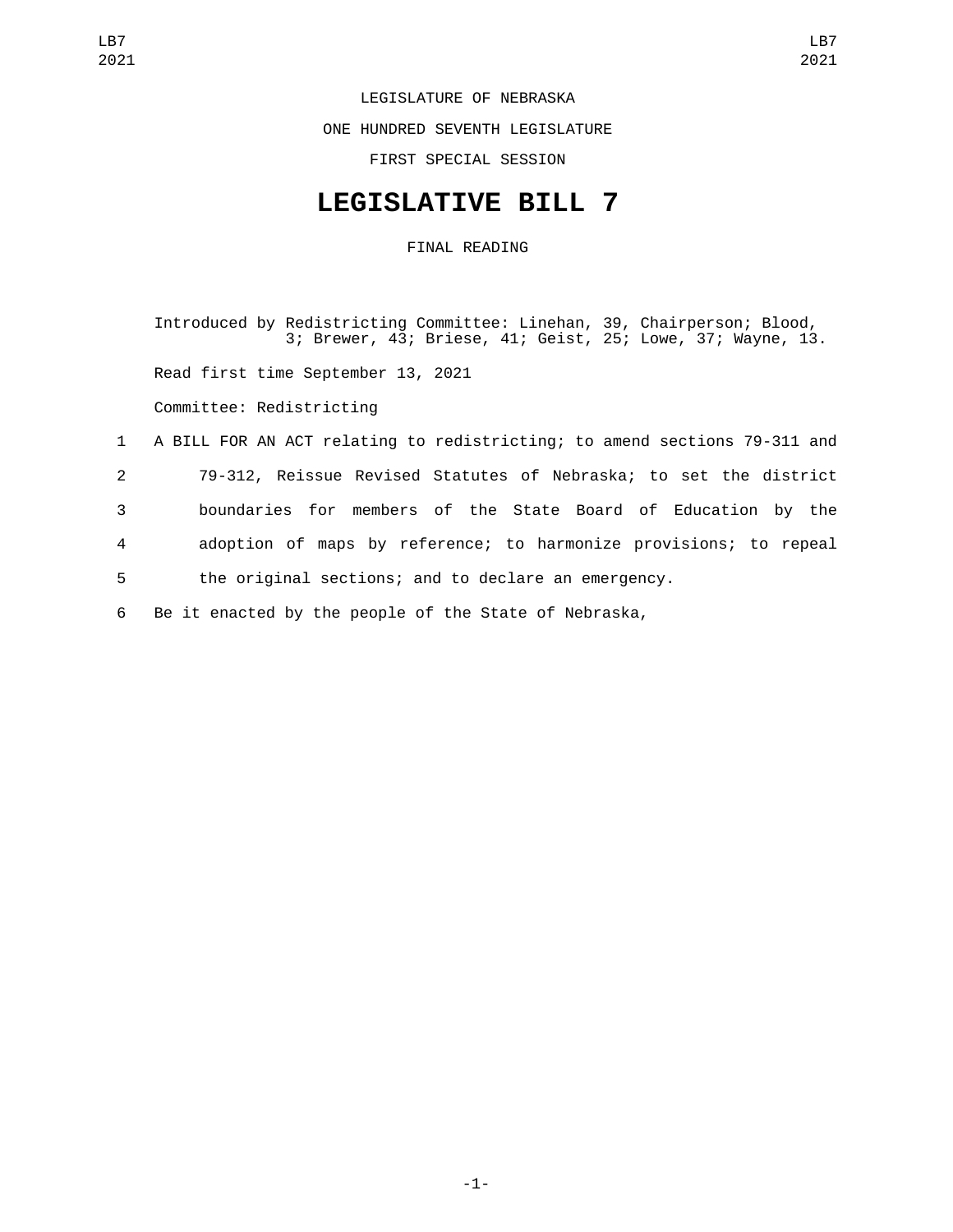Section 1. Section 79-311, Reissue Revised Statutes of Nebraska, is 2 amended to read:

 79-311 (1) For the purpose of section 79-310, the state is divided into eight districts. Each district shall be entitled to one member on 5 the board.

 (2) The numbers and boundaries of the districts are designated and established by maps identified and labeled as maps ED21-39003, ED21-39003-1, ED21-39003-2, ED21-39003-3, ED21-39003-4, ED21-39003-5, 9 ED21-39003-6, ED21-39003-7, and ED21-39003-8 <del>ED11-1, ED11-2, ED11-3,</del> ED11-4, ED11-5, ED11-5A, ED11-6, ED11-7, and ED11-8, filed with the Clerk 11 of the Legislature, and incorporated by reference as part of this 12 legislative bill Laws 2011, LB702.

 (3)(a) The Clerk of the Legislature shall transfer possession of the maps referred to in subsection (2) of this section to the Secretary of 15 State on the effective date of this act May 27, 2011.

 (b) When questions of interpretation of district boundaries arise, the maps referred to in subsection (2) of this section in possession of the Secretary of State shall serve as the indication of the legislative 19 intent in drawing the district boundaries.

 (c) Each election commissioner or county clerk shall obtain copies of the maps referred to in subsection (2) of this section for the election commissioner's or clerk's county from the Secretary of State.

 (d) The Secretary of State shall also have available for viewing on his or her website the maps referred to in subsection (2) of this section 25 identifying the boundaries for the districts.

 Sec. 2. Section 79-312, Reissue Revised Statutes of Nebraska, is 27 amended to read:

 79-312 For purposes of section 79-311, the Legislature adopts the 29 official population figures and maps from the 2020 <del>2010</del> Census Redistricting (Public Law 94-171) TIGER/Line Shapefiles published by the United States Department of Commerce, Bureau of the Census.

-2-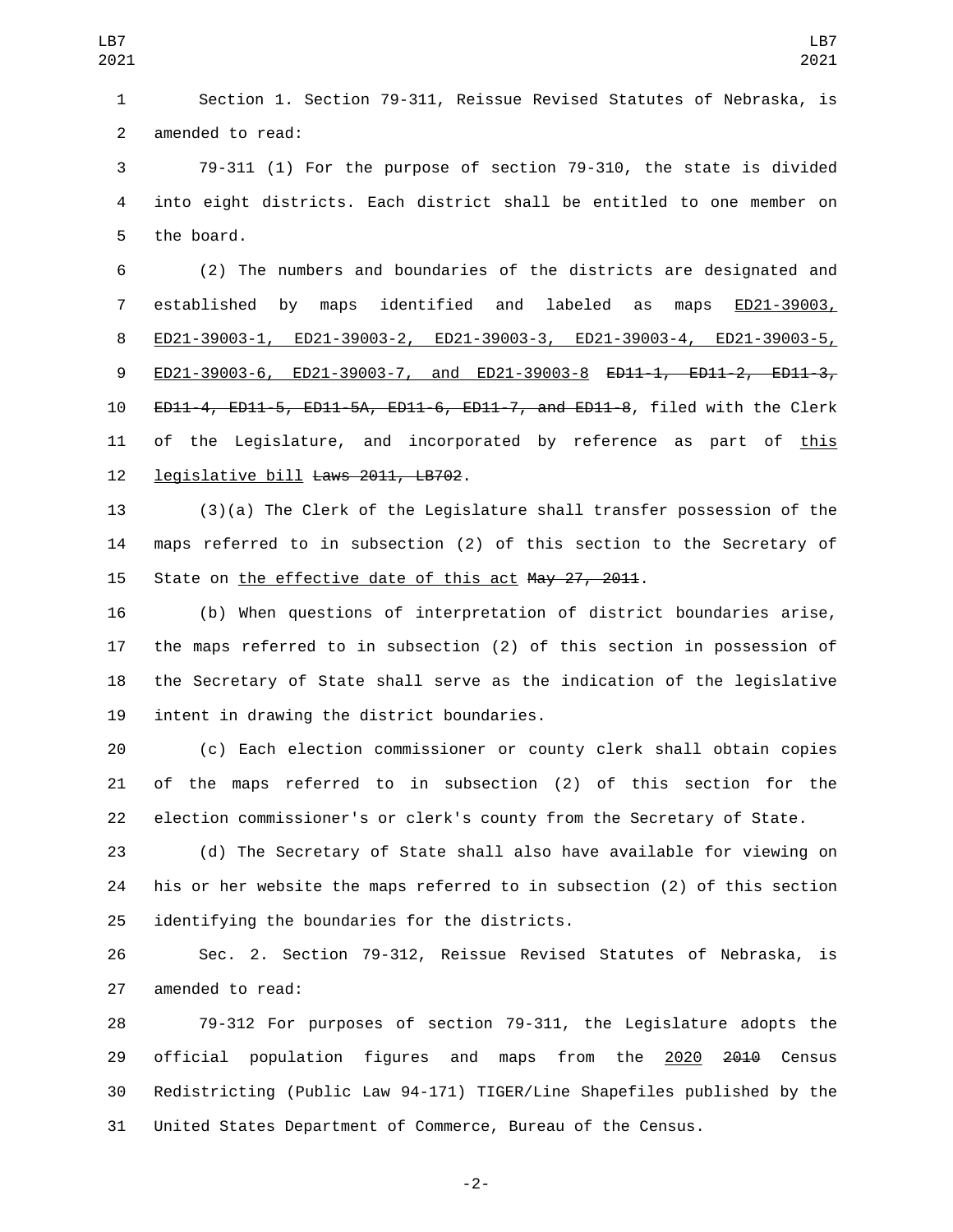2 Statutes of Nebraska, are repealed.

3 Sec. 4. Since an emergency exists, this act takes effect when passed and approved according to law.4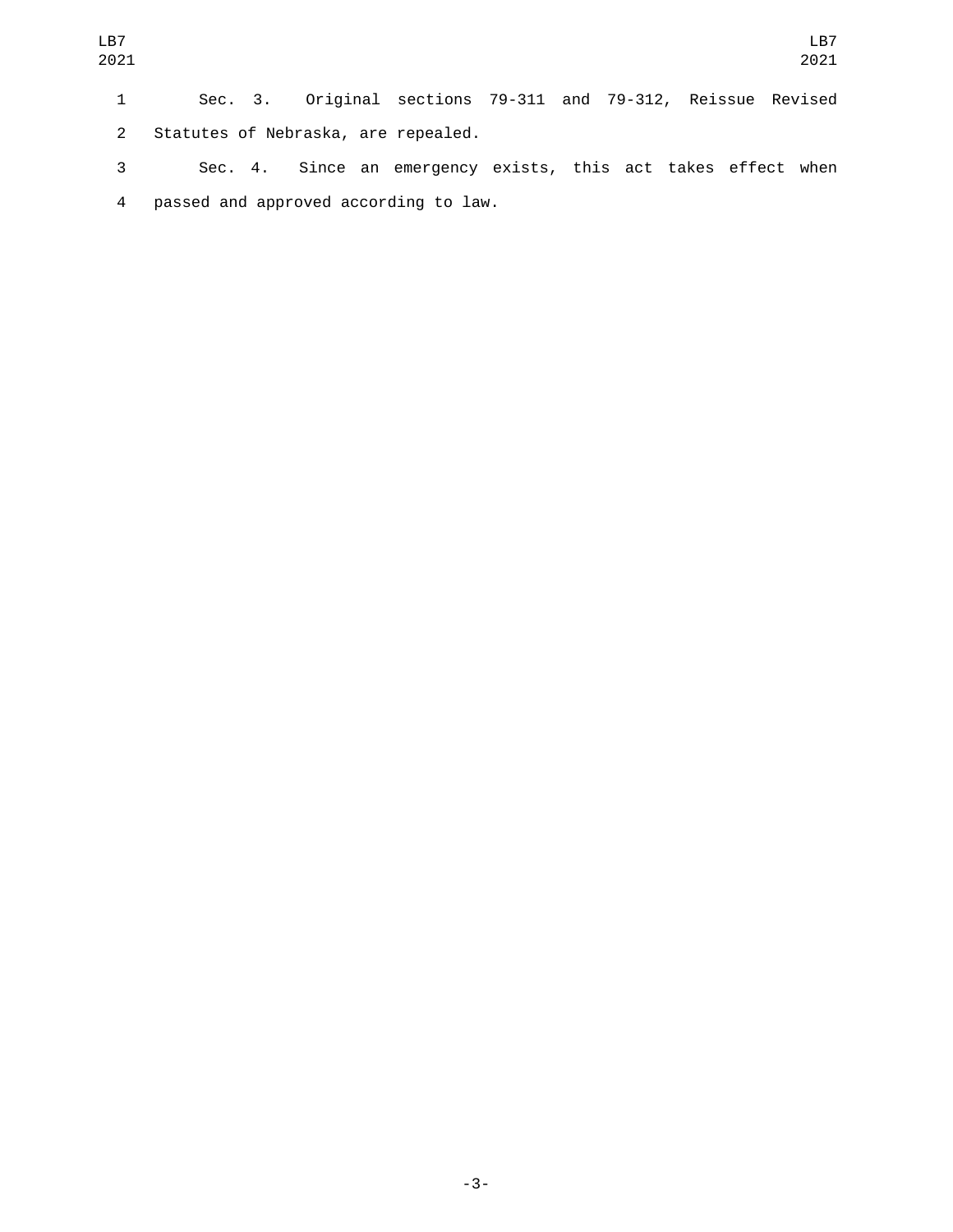

ED21-39003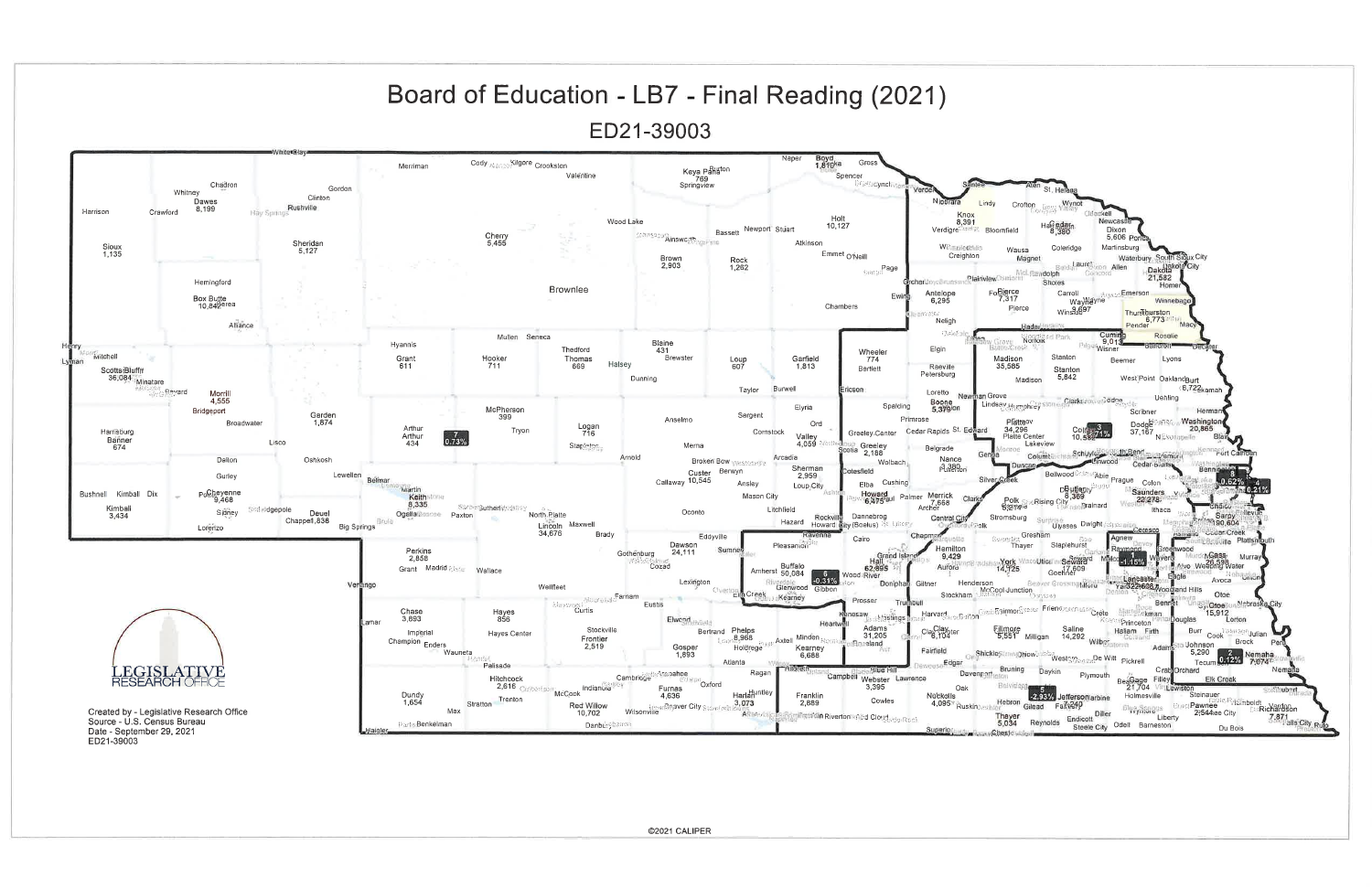## Board of Education District 1 - LB7 - Final Reading (2021) ED21-39003-1





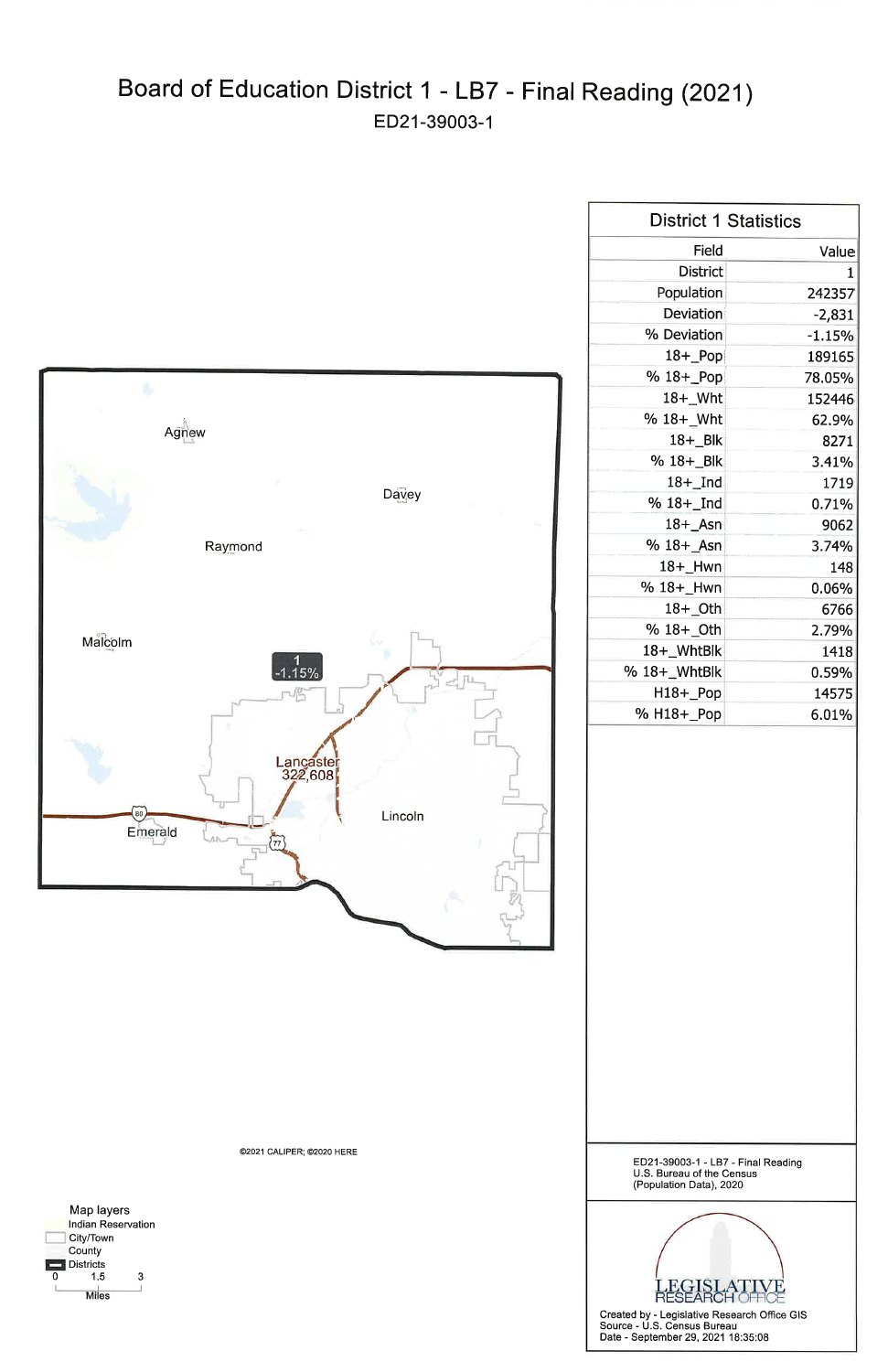### Board of Education District 2 - LB7 - Final Reading (2021) ED21-39003-2





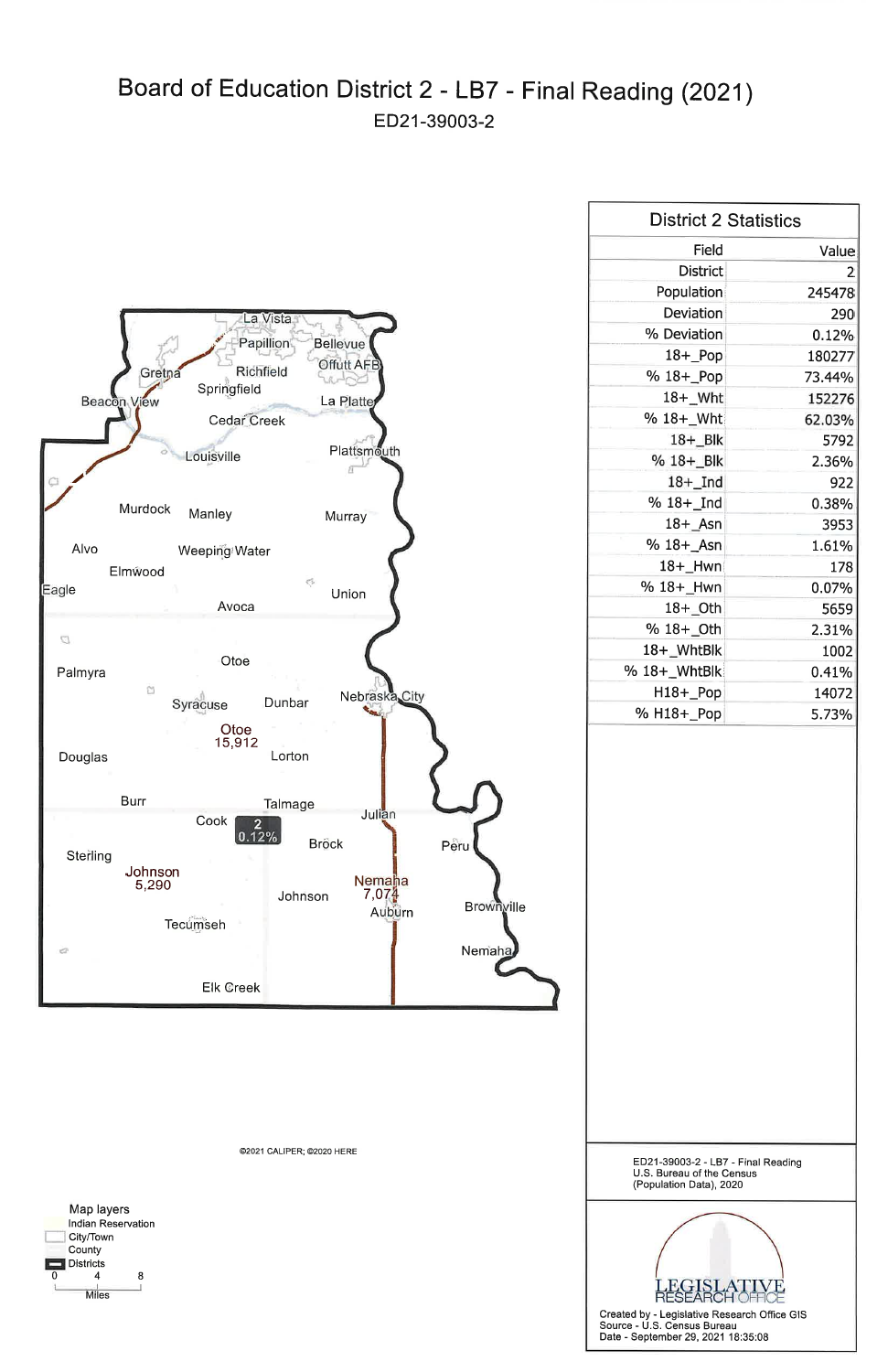## Board of Education District 3 - LB7 - Final Reading (2021) ED21-39003-3



**Miles** 

 $\Omega$ 

| <b>District 3 Statistics</b> |        |
|------------------------------|--------|
| <b>Field</b>                 | Value  |
| <b>District</b>              | 3      |
| Population                   | 251837 |
| <b>Deviation</b>             | 6,649  |
| % Deviation                  | 2.71%  |
| $18 +$ Pop                   | 183217 |
| % 18+_Pop                    | 72.75% |
| $18 +$ Wht                   | 157049 |
| % 18+_Wht                    | 62.36% |
| $18 + B$ lk                  | 2245   |
| % 18+_Blk                    | 0.89%  |
| $18 +$ Ind                   | 1249   |
| % $18 +$ Ind                 | 0.5%   |
| $18+$ Asn                    | 3914   |
| $%18 +$ Asn                  | 1.55%  |
| 18+ Hwn                      | 77     |
| $%18+$ Hwn                   | 0.03%  |
| $18 +$ <sup>-</sup> Oth      | 9396   |
| % 18+_Oth                    | 3.73%  |
| 18+_WhtBlk                   | 516    |
| % 18+_WhtBlk                 | 0.2%   |

ED21-39003-3 - LB7 - Final Reading<br>U.S. Bureau of the Census (Population Data), 2020



Created by - Legislative Research Office GIS<br>Source - U.S. Census Bureau Date - September 29, 2021 18:35:08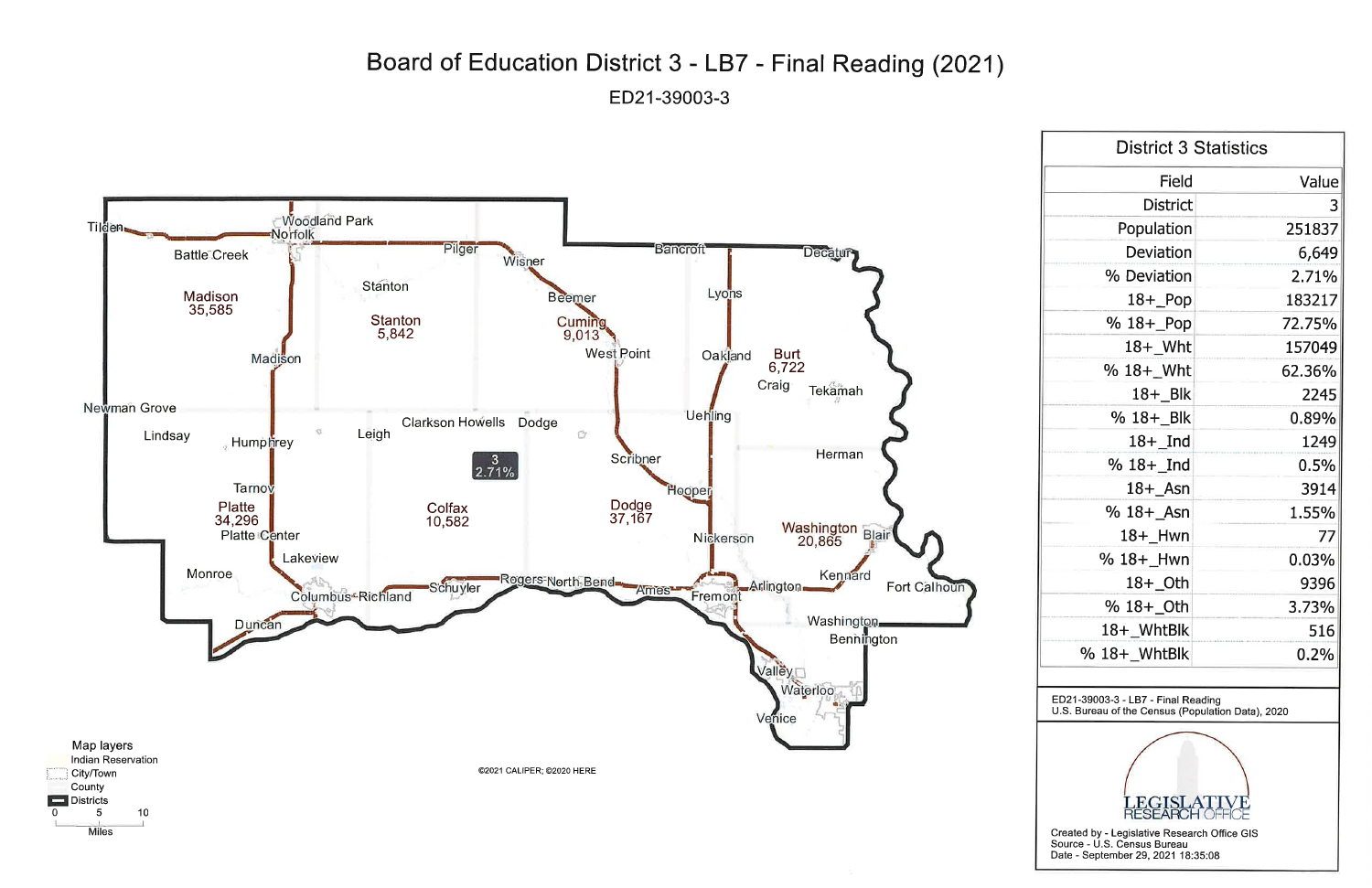# Board of Education District 4 - LB7 - Final Reading (2021) ED21-39003-4



| <b>District 4 Statistics</b> |        |
|------------------------------|--------|
| Field                        | Value  |
| <b>District</b>              | 4      |
| Population                   | 245713 |
| Deviation                    | 525    |
| % Deviation                  | 0.21%  |
| $18 +$ Pop                   | 184611 |
| % 18+_Pop                    | 75.13% |
| 18+ Wht                      | 107161 |
| % 18+_Wht                    | 43.61% |
| $18 + B$                     | 30779  |
| % 18+ Blk                    | 12.53% |
| $18+$ Ind                    | 2882   |
| % 18+_Ind                    | 1.17%  |
| $18+$ Asn                    | 8186   |
| % 18+ Asn                    | 3.33%  |
| $18 +$ _Hwn                  | 166    |
| % 18+_Hwn                    | 0.07%  |
| $18 +$ Oth                   | 19000  |
| % 18+_Oth                    | 7.73%  |
| 18+_WhtBlk                   | 1596   |
| $%18+$ WhtBlk                | 0.65%  |
| H18+_Pop                     | 36803  |
| % H18+ Pop                   | 14.98% |



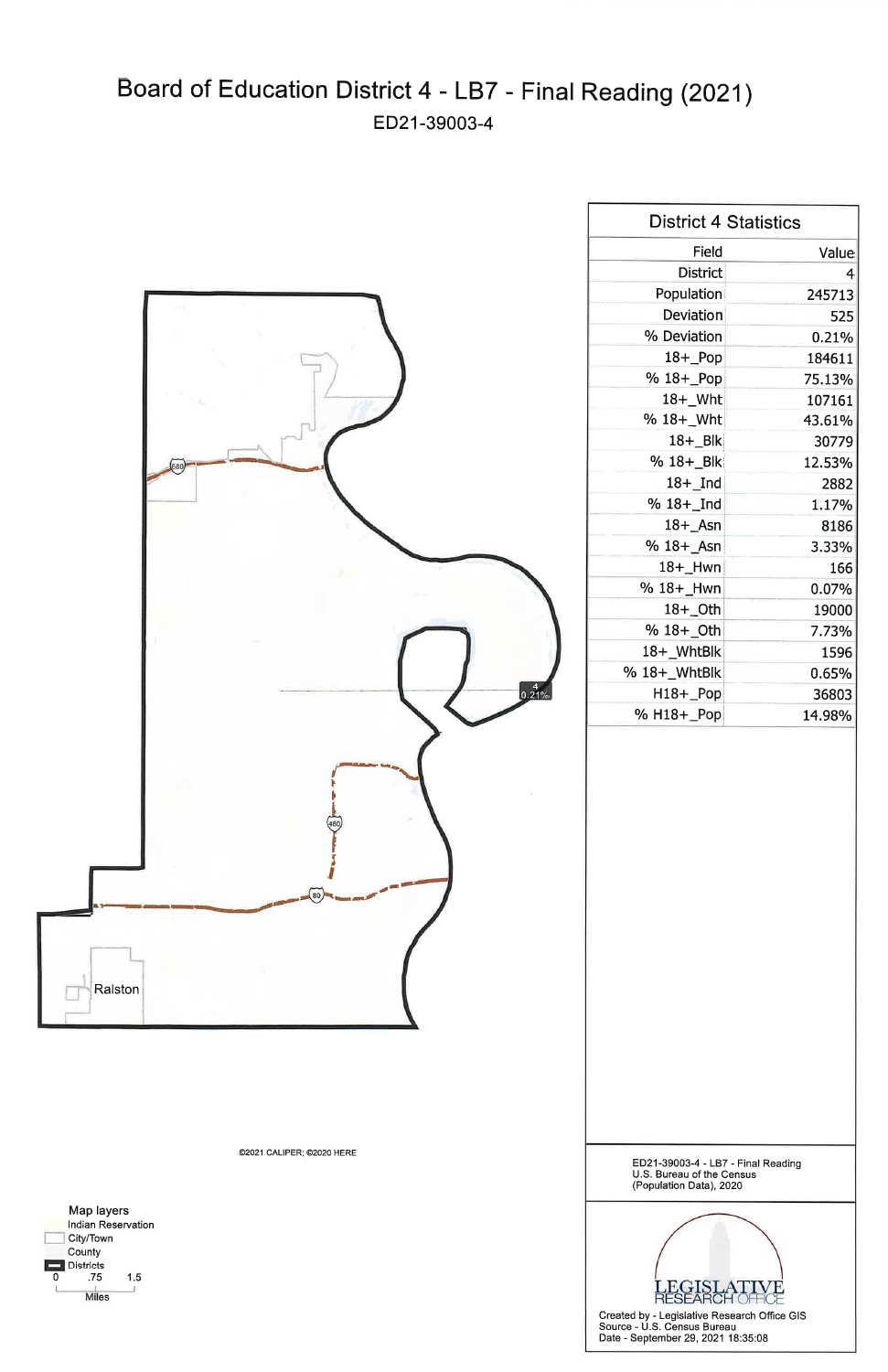#### Board of Education District 5 - LB7 - Final Reading (2021) ED21-39003-5





©2021 CALIPER; ©2020 HERE

| <b>District 5 Statistics</b> |          |  |
|------------------------------|----------|--|
| Field                        | Value    |  |
| <b>District</b>              | 5        |  |
| Population                   | 237994   |  |
| Deviation                    | $-7,194$ |  |
| % Deviation                  | $-2.93%$ |  |
| $18 +$ Pop                   | 179890   |  |
| % 18+_Pop                    | 75.59%   |  |
| $18 +$ Wht                   | 164355   |  |
| % 18+_Wht                    | 69.06%   |  |
| $18 + B$ lk                  | 1924     |  |
| % 18+_Blk                    | 0.81%    |  |
| $18 +$ Ind                   | 852      |  |
| $%18+$ Ind                   | 0.36%    |  |
| 18+ Asn                      | 2418     |  |
| % 18+_Asn                    | 1.02%    |  |
| 18+_Hwn                      | 58       |  |
| % 18+_Hwn                    | 0.02%    |  |
| 18+_Oth                      | 3682     |  |
| % 18+_Oth                    | 1.55%    |  |
| 18+_WhtBlk                   | 519      |  |
| % 18+_WhtBlk                 | 0.22%    |  |

ED21-39003-5 - LB7 - Final Reading<br>U.S. Bureau of the Census (Population Data), 2020



Created by - Legislative Research Office GIS Source - U.S. Census Bureau Date - September 29, 2021 18:35:08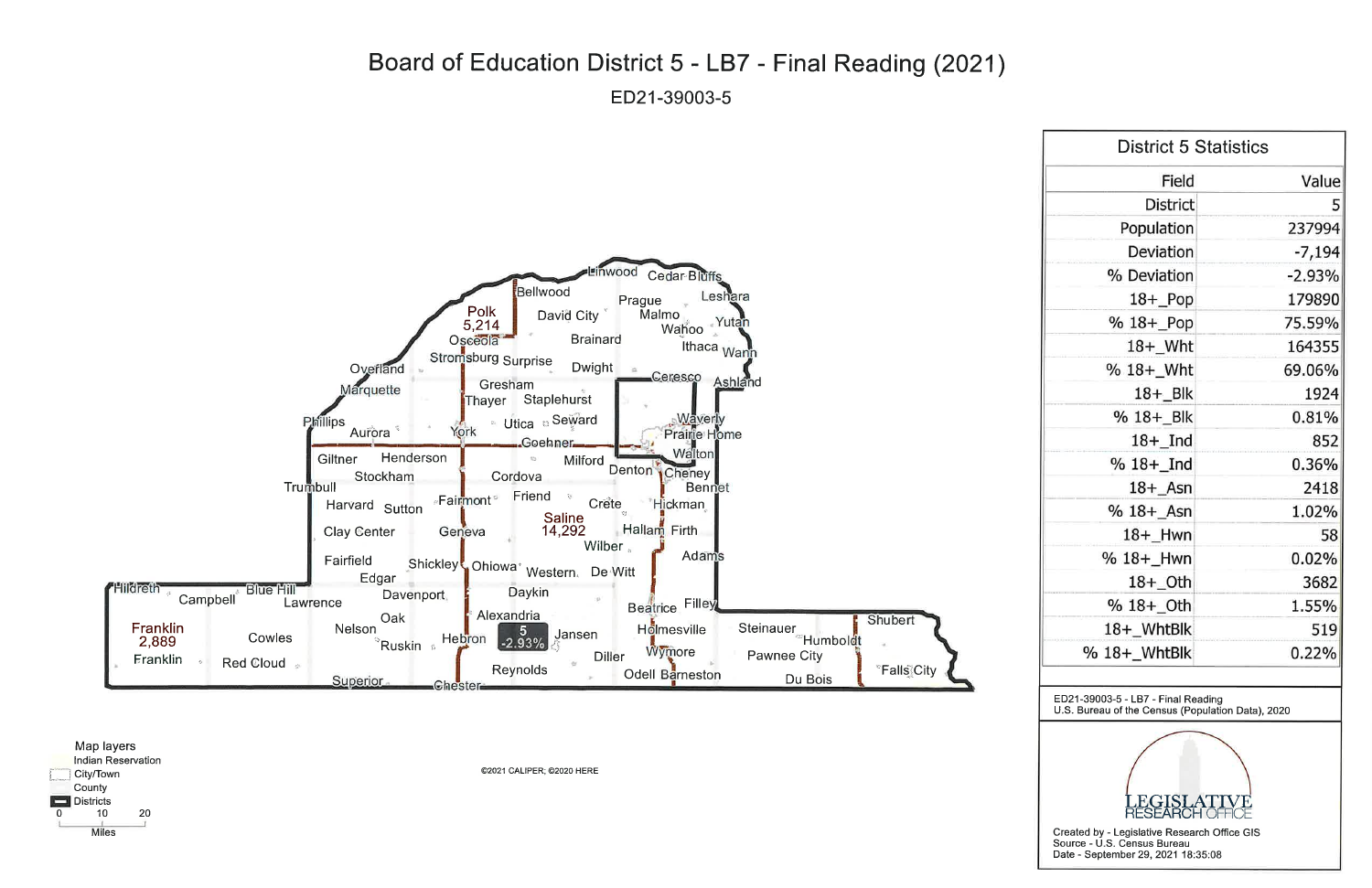## Board of Education District 6 - LB7 - Final Reading (2021) ED21-39003-6



| <b>District 6 Statistics</b> |          |
|------------------------------|----------|
| Field                        | Value    |
| <b>District</b>              | 6        |
| Population                   | 244434   |
| Deviation                    | $-754$   |
| % Deviation                  | $-0.31%$ |
| $18 +$ $Pop$                 | 182373   |
| % 18+ Pop                    | 74.61%   |
| 18+_Wht                      | 149171   |
| % 18+_Wht                    | 61.03%   |
| 18+ Blk                      | 3354     |
| % 18+ Blk                    | 1.37%    |
| $18+$ Ind                    | 4370     |
| $%18 + Ind$                  | 1.79%    |
| $18 +$ Asn                   | 2213     |
| % 18+ Asn                    | 0.91%    |
| 18+ Hwn                      | 183      |
| % 18+_Hwn                    | 0.07%    |
| 18+ Oth                      | 12776    |
| % 18+ Oth                    | 5.23%    |
| 18+ WhtBlk                   | 415      |
| % 18+_WhtBlk                 | 0.17%    |
| H18+_Pop                     | 24980    |
| % H18+ Pop                   | 10.22%   |



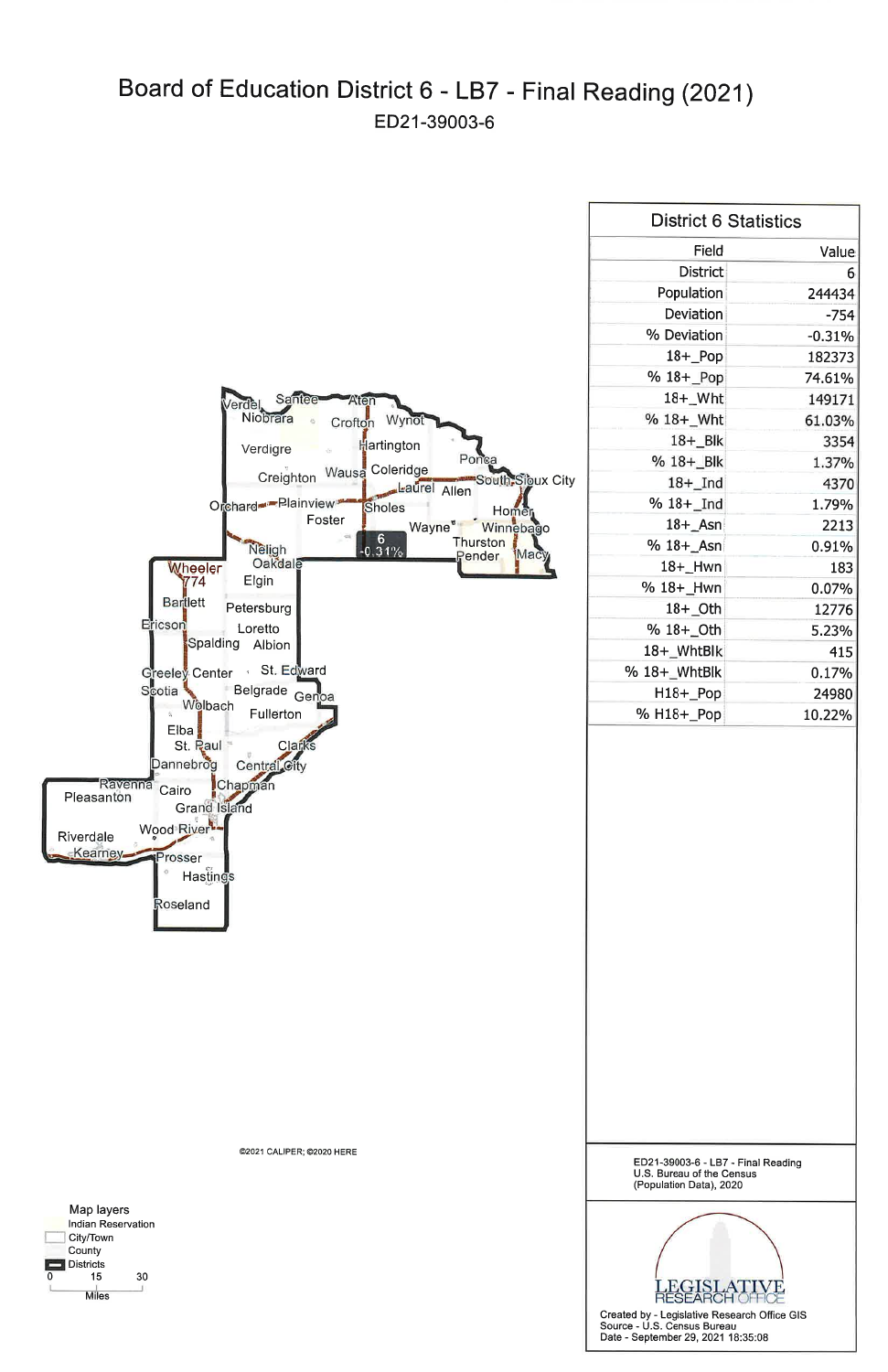#### Board of Education District 7 - LB7 - Final Reading (2021) ED21-39003-7



 $\Omega$ 

| Field<br><b>District</b><br>Population<br>Deviation<br>% Deviation<br>$18 +$ Pop<br>% 18+_Pop<br>$18 +$ Wht<br>$% 18 + W$ ht<br>67.22%<br>$18 + B$ lk<br>1767<br>% 18+ Blk<br>0.72%<br>$18 +$ Ind<br>2281<br>% $18 +$ Ind<br>0.92%<br>$18 +$ Asn<br>1044<br>$%18 + _{4}$ Sn<br>0.42%<br>112<br>18+ Hwn<br>% 18+_Hwn<br>0.05%<br>8146<br>$18 +$ <sup>Oth</sup><br>% 18+_0th<br>3.3%<br>18+_WhtBlk<br>380<br>0.15%<br>% 18+_WhtBlk | <b>District 7 Statistics</b> |        |  |
|----------------------------------------------------------------------------------------------------------------------------------------------------------------------------------------------------------------------------------------------------------------------------------------------------------------------------------------------------------------------------------------------------------------------------------|------------------------------|--------|--|
|                                                                                                                                                                                                                                                                                                                                                                                                                                  |                              | Value  |  |
|                                                                                                                                                                                                                                                                                                                                                                                                                                  |                              | 7      |  |
|                                                                                                                                                                                                                                                                                                                                                                                                                                  |                              | 246988 |  |
|                                                                                                                                                                                                                                                                                                                                                                                                                                  |                              | 1,800  |  |
|                                                                                                                                                                                                                                                                                                                                                                                                                                  |                              | 0.73%  |  |
|                                                                                                                                                                                                                                                                                                                                                                                                                                  |                              | 189038 |  |
|                                                                                                                                                                                                                                                                                                                                                                                                                                  |                              | 76.54% |  |
|                                                                                                                                                                                                                                                                                                                                                                                                                                  |                              | 166026 |  |
|                                                                                                                                                                                                                                                                                                                                                                                                                                  |                              |        |  |
|                                                                                                                                                                                                                                                                                                                                                                                                                                  |                              |        |  |
|                                                                                                                                                                                                                                                                                                                                                                                                                                  |                              |        |  |
|                                                                                                                                                                                                                                                                                                                                                                                                                                  |                              |        |  |
|                                                                                                                                                                                                                                                                                                                                                                                                                                  |                              |        |  |
|                                                                                                                                                                                                                                                                                                                                                                                                                                  |                              |        |  |
|                                                                                                                                                                                                                                                                                                                                                                                                                                  |                              |        |  |
|                                                                                                                                                                                                                                                                                                                                                                                                                                  |                              |        |  |
|                                                                                                                                                                                                                                                                                                                                                                                                                                  |                              |        |  |
|                                                                                                                                                                                                                                                                                                                                                                                                                                  |                              |        |  |
|                                                                                                                                                                                                                                                                                                                                                                                                                                  |                              |        |  |
|                                                                                                                                                                                                                                                                                                                                                                                                                                  |                              |        |  |
|                                                                                                                                                                                                                                                                                                                                                                                                                                  |                              |        |  |

ED21-39003-7 - LB7 - Final Reading U.S. Bureau of the Census (Population Data), 2020



Created by - Legislative Research Office GIS Source - U.S. Census Bureau Date - September 29, 2021 18:35:08